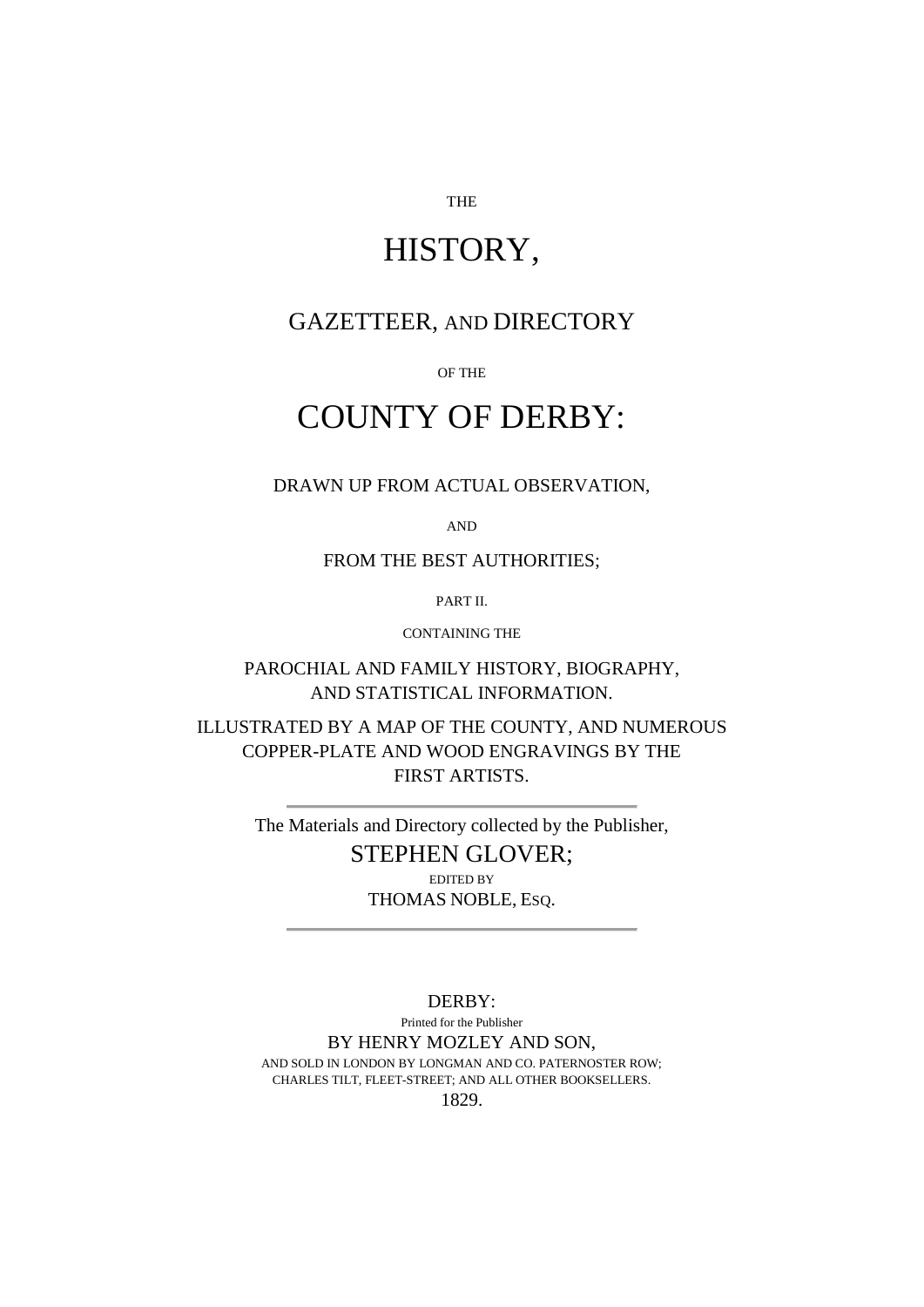Towards the close of the year 1745, the town of Derby was distinguished by a great political event deeply connected with the protestant succession to the crown of these realms. It was the goal or boundary of a bold and desperate invasion of Prince Charles Edward, the son of the Pretender, for the recovery of a throne which his ancestors had twice lost by their bigotry and their mistaken notions of hereditary authority.

Charles Edward was about five-and-twenty years of age: in person he was tall and handsome, and he possessed intrepidity and an ardent love of enterprize: his manners were however reserved, and his intellect neither strong nor comprehensive. His youth, his hereditary claims, and the misfortunes of his family procured him adherents and even personal admirers, but both he and his counsellors seem to have wanted talent to seize the advantages which the circumstances of the period offered them. The whole nation was in a state of suffering and discontent. Many of the best constitutional securities of the people's property and liberty had been made to give way to measures for securing the stability of the throne. Taxes, in that worst form of imposts, the excise duties, had been greatly extended, with other vexatious modes of maintaining an expensive court, and providing for the cost of continental wars for the preservation principally of the king's hereditary foreign dominions. But neither the young Pretender nor any of his friends had any notion of the interests and rights of the people: all he could ask them was to undergo a fresh series of calamities in order to place his father on a throne which had been possessed by his ancestors. The people of England, and even the majority of the people of Scotland, were not inclined to believe that fifty-seven years of exile had rendered the Stuarts of that day less bigoted or less despotic in principle than their forefathers.

The Chevalier de St. George, the son of James II. and the father of Charles Edward, had in his youth displayed great courage. He had the command of the household troops in the French service, and at the battle of Malplaquet, he led his regiment twelve times to the charge. In the last charge he received a severe wound in the right arm. During the spring of the preceding year, when he had scarcely attained the twentieth year of his age, he attempted the invasion of Scotland, but, through the vigilance of the British fleet, was compelled to return to Dunkirk without having effected a landing. On the accession of George I. he published a manifesto asserting his claims to the British crown, which was extensively circulated in private among his adherents, who were then numerous in consequence of the strong and irritating measures of the triumphant Whigs. His standard was raised in Scotland by the Earl of Mar, and on the 22nd of December, 1715, he landed at Peterhead near Aberdeen, but the strength of his partisans was broken before his arrival, and he was compelled to make his escape in a small French vessel, which lay in the harbour of Montrose. Thus discomfitted, he retired to Lorraine, and afterwards to Rome, where he resided until the spring of 1719, when Cardinal Alberoni, then prime minister to the king of Spain, invited him to Madrid, where he was received with royal honours. A fleet, with a considerable body of troops, was equipped and placed under the command of the Duke of Ormond, in order to effect a descent upon the coast of Scotland. The ships were dispersed by a storm, and two only arrived at their destination. The Marquess of Tullibardine with three hundred Spaniards and a large quantity of arms, landed on the 4th of April, at Kintale in Ross-shire, and seized the castle of Donan. A few Highlanders joined them, but at the approach of the king's troops, the Spaniards laid down their arms, and the commotion their arrival had excited was suppressed. Peace being concluded shortly afterwards with Spain, the Chevalier de St. George retired to the Papal States, where he lived in retirement upon a pension allowed him by the Holy See.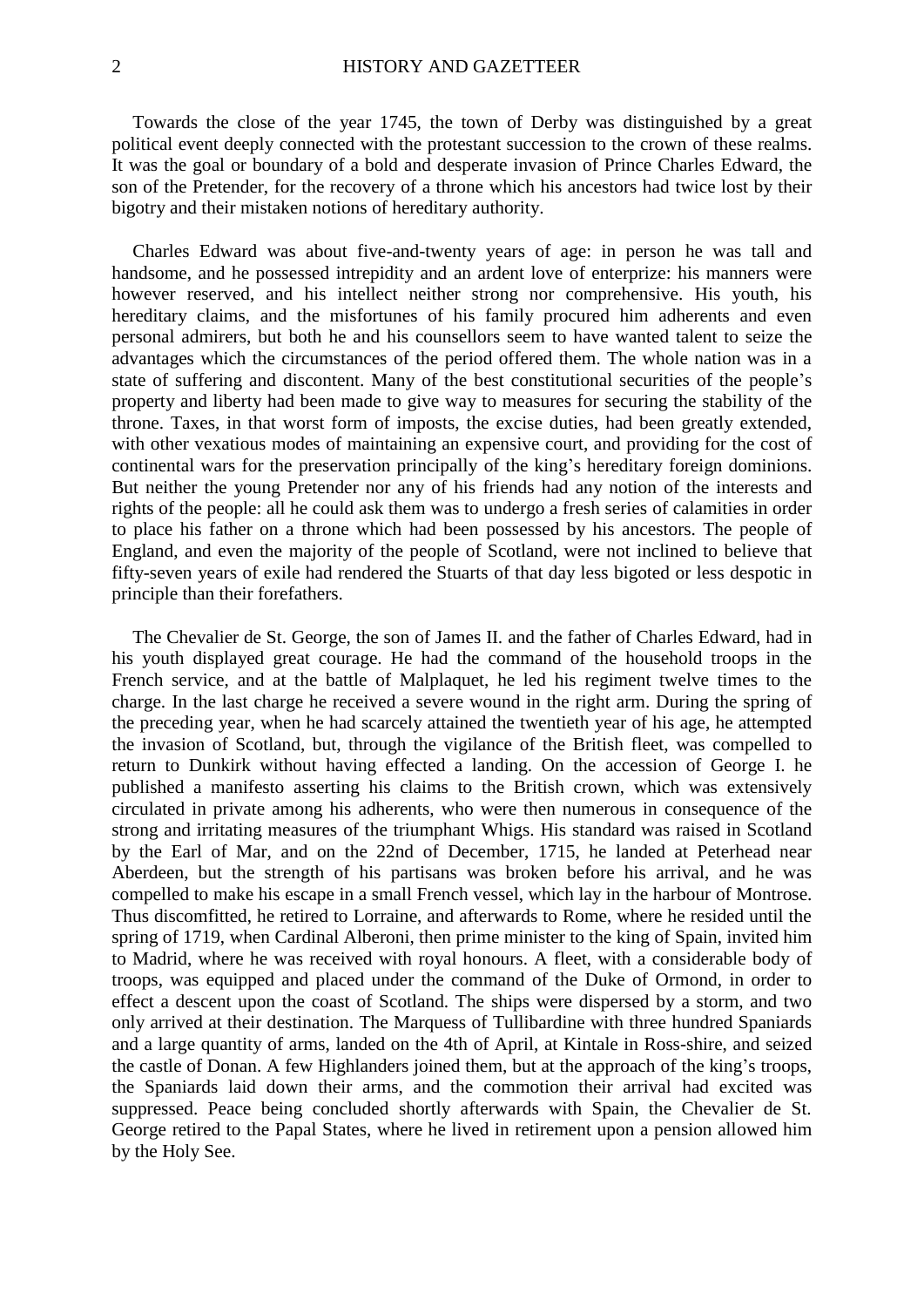The spring of 1744 opened fresh prospects to the exiled Stuarts of immediate support and eventual success. The Cardinal de Tencin, an intimate friend of the Pretender, had gained considerable influence in directing the councils of the French ministry, whom he encouraged to believe that the people of Great Britain were ready to throw off the authority of the Brunswick family and restore the line of their ancient sovereigns. An expedition under the command of Count Saxe was prepared, and vessels were assembled at Dunkirk, Calais and Boulogne. Prince Charles Edward, on account of the increasing years and infirmities of his father, was invited from Rome by the French government in order to be placed at the head of the enterprize. The British dominions were in a state of great agitation and alarm, and the country was occupied in the means of defence, when the gratifying intelligence arrived, that the principal part of the French fleet had been driven back to their ports with great loss, by stormy and contrary winds. The vigilance of the British navy was awakened, and admiral Sir John Norris so unremittingly watched the French ports, that the court of Versailles, perceiving their design to be frustrated, began to treat the young adventurer with neglect, and to discourage his ambitious views.

Charles Edward was however in that period of life when hope is seldom relinquished while any probable means of attaining the object aimed at present themselves, and his partisans, who were certainly numerous both in England and Scotland, encouraged him to indulge the expectation, that as soon as he should set his feet on British territory, there would be a general insurrection in his favour. He therefore resolved to watch for an opportunity of presenting himself to his friends in Britain, even without the aid of French arms, should they continue to be refused him.

A year elapsed before he was master of sufficient resources to carry his design into execution upon the most limited scale. By the summer of 1745, he found himself able by the contributions of his adherents to purchase a quantity of arms, with which he embarked in a small frigate, and sailed from an obscure port in the west of France. A vessel of war which accompanied him with a larger supply of arms, and nearly a hundred French officers, was encountered by a British cruiser, and compelled, in a crippled condition, to seek safety in Brest harbour. In eighteen days he arrived at one of the little desert islands of the Hebrides, and shortly afterwards his standard was raised at Glen-Sinnan, where he was joined by several clans of hardy Highlanders. He marched at the head of about twelve hundred men across the country, and at Perth caused his father to be proclaimed king of Great Britain. His progress was unimpeded. The royal troops in Scotland were few. George H. was visiting his continental dominions, and his son, the Duke of Cumberland, was engaged in unsuccessful hostilities in the Netherlands. The rebel army, increasing daily in numbers, entered Edinburgh, and the prince made the palace of Holyrood house his residence. He caused his father to be proclaimed at the market-place, and seized upon the public money. In the meantime Sir John Cope had drawn together about three thousand troops, and encamped at Preston-Pans, where he was attacked by the young adventurer at the head of two thousand four hundred Highlanders, who completely defeated him, and became masters of his tents, baggage and military chest. The prince was now in possession of all Scotland except the fortresses, which he wanted artillery to make his own. His forces were augmented. He levied taxes, and compelled the merchants of Glasgow to accommodate him with a considerable loan.

But while he was so far successful, he could not but perceive that he was far from being secure. The Duke of Argyle and several other Scottish lords, in the interest of the court, were arming their vassals, and large bodies of troops, hastily brought from Holland and Flanders,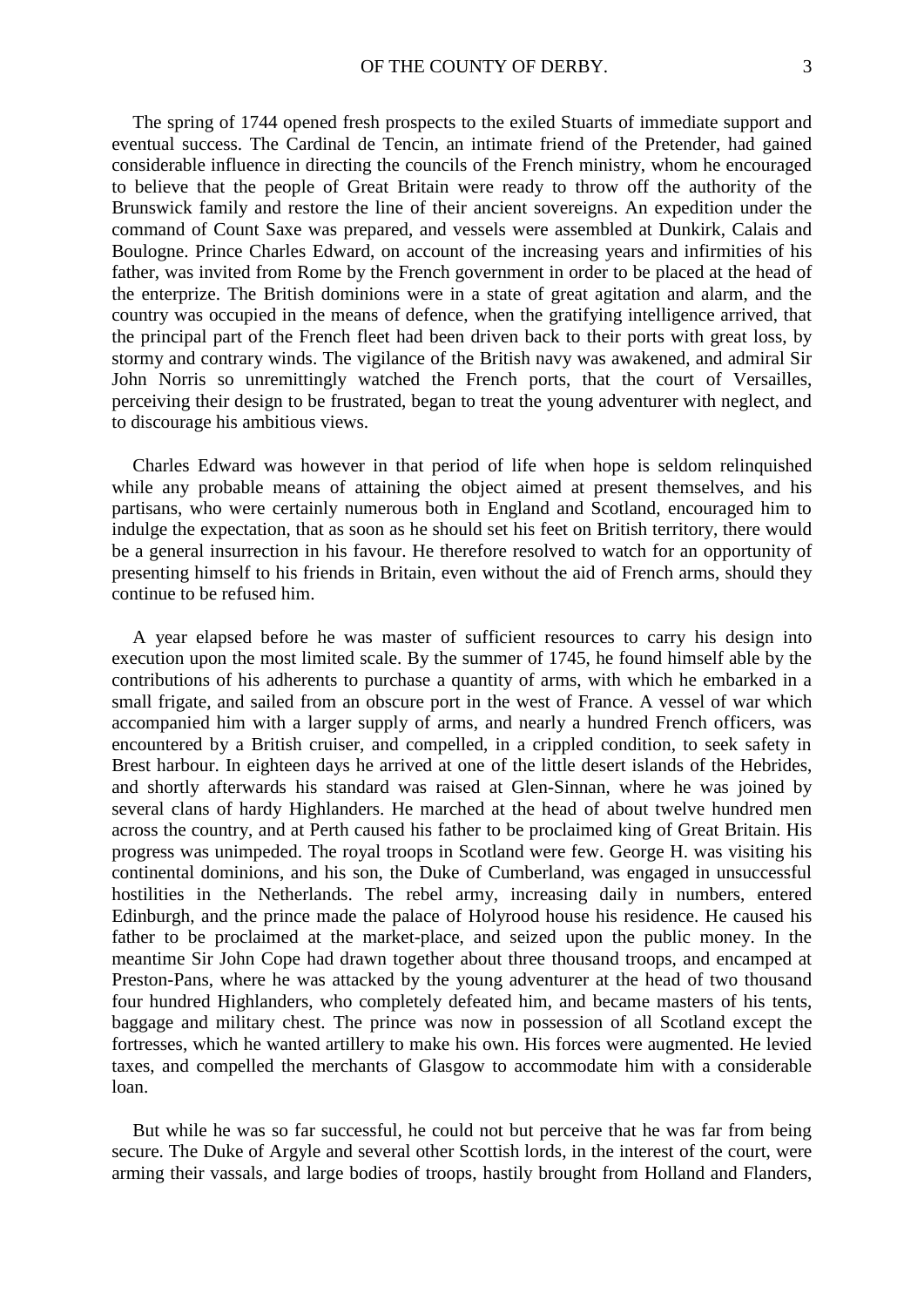were on their march to the north, under the command of Marshal Wade. The young Pretender accordingly resolved to try the fidelity of his English adherents, who by their letters had encouraged him to show himself among them. At the head of little more than five thousand men he resolved to make an irruption into England, and at the beginning of November he invested Carlisle, which immediately surrendered. He then advanced to Penrith, Preston and Manchester, where he was joined by two hundred English Catholics under Colonel Townley. At Manchester he was received with illuminations and other public testimonies of congratulation, but the English were cautious in joining his standard, and he began to be aware that his situation was become extremely critical. Marshal Wade was marching on his left towards Northumberland, and the Duke of Cumberland, who had landed from Flanders, was advancing from London with a large body of troops to intercept his progress. Still he was encouraged by the promises of his adherents in various parts of the kingdom to persevere, and finding the bridge over the Mersey at Warrington broken down, he crossed that river at Stockport. He then passed through Macclesfield and Congleton, and would probably have proceeded onward by Birmingham and Oxford towards London had he not been informed that the Duke of Cumberland was awaiting him in that direction, ready to give him battle. He therefore turned off" suddenly to the left and entered Ashbourn, where, during his short stay, he took up his abode at Ashbourn hall.

Preparations had been making during the autumn for arming the people throughout the country, but it was apparent that the government was mistrustful of the spirit of the nation. In September an order in council was addressed through the Lord Lieutenants of counties, calling upon the Justices of the Peace to put in force with severity the laws for disarming papists or persons suspected of being papists, for preventing persons of that description from keeping a horse of above £5. in value, and for restraining them from going more than five miles from their dwellings. In consequence of instructions from London, his Grace the Duke of Devonshire called a meeting at the George Inn, Derby, on the 28th of September, "to consider of such measures as are fit to be taken for the support of the royal person and government of his majesty king George, and our happy constitution in church and state, at a time when rebellion is carrying on in favour of a popish Pretender." The clerk of the peace announced this meeting in a circular letter addressed to the clergy and gentry of the county individually, and the appointed assembly is stated in the Derby Mercury of that period to have been "the greatest appearance of gentlemen ever seen here." An association was entered into and subscribed; and a grand entertainment was provided at the inn, for the whole of the company, at the expense of the Lord Lieutenant, who, with his eldest son, the Marquess of Hartington, attended on this important occasion. After dinner, a considerable sum was subscribed for the purposes of the association, and other persons who did not attend sent subsequently very liberal donations. On the Thursday following, another meeting was held at the King's Head, at which the Duke of Devonshire and the Marquess of Hartington were present. At this it was proposed to raise two companies of volunteers. This was opposed by several gentlemen present, who insisted that it would be more constitutional to call out the militia, a species of force in which was placed the legitimate defence of the country, and on which the government ought to rely. This proposition was heard with much dissatisfaction and speedily overruled. It was determined to raise the volunteers: the Marquess of Hartington and Sir Nathaniel Curzon, the representatives of the county in parliament, were appointed colonels.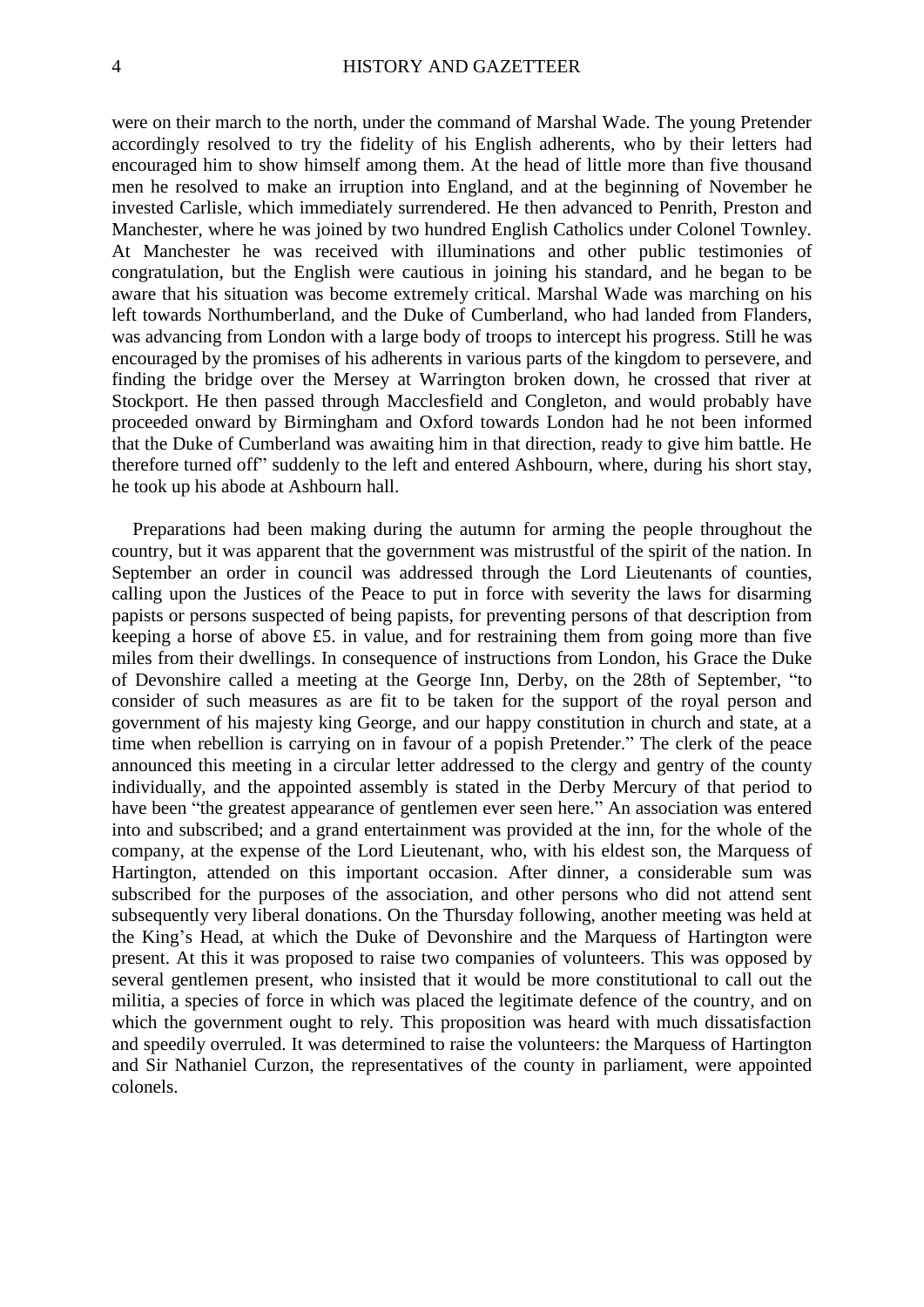The Association<sup>\*</sup> was signed by one hundred and seventy-two of the wealthiest and most influential gentlemen in the county, and was submitted to the king for his approbation. On the 28th of October, another meeting, attended by his Grace the Lord Lieutenant of the County, was held at the Talbot Inn. At this meeting an estimate was put in and agreed to, that the expenses of each of the two regiments, consisting of six hundred men, would amount to £1205. *9s.* a month, and the officers were appointed to raise the men. In order that the county magistrates might the better employ their influence in encouraging their tenants to enlist and be vigilant in their several districts, the session for the county was adjourned from time to time at the pleasure of the Lord Lieutenant.

While these means for the defence of the town and county were in agitation, the alarm of the inhabitants increased. From the middle until the close of November expresses were sent to the Duke of Devonshire respecting the movements of the enemy, which his Grace instantly communicated through the mayor to the people of Derby. From some copies of these expresses still extant, it appears that the royal armies were little acquainted with the movements of each other or of the enemy, and that the young Pretender, by turning his march towards Derby, baffled both the Marshal and the Duke of Cumberland, who might have compelled him to a general engagement long before he could have advanced into the very centre of England. Marshal Wade, at the head of sixteen thousand men, was at Newcastleupon-Tyne when the city of Carlisle was taken by the enemy, whom he might have intercepted in their further progress towards the south had he used the requisite despatch, but we find him, three days after that occurrence, no farther from Newcastle than Hexham. The very day previous to the entrance of the rebels into Ashbourn, the royal Duke was no further off than Lichfield.

The particulars of the entrance of the rebels into Derby will be best detailed in the following extracts from the Derby Mercury at that period, and Hutton's History of Derby.

Nov. 28. "At a Common Hall held on Tuesday last by the Worshipful the Mayor, Aldermen, &c. of this Borough, it was agreed (in order to procure the most certain and speedy intelligence of the progress of the rebels) to fix upon proper persons to bring despatches from his Grace the Duke of Devonshire, immediately after his Grace receives them, to the Mayor of this Borough; one of which came yesterday, and brought an account that seven or eight of the rebels came to Preston in Lancashire, on Tuesday morning about eleven o'clock, the rest, about one thousand, were expected there in the afternoon."

### *The following is a general account of the conduct and proceedings of the rebels during their stay at Derby, which may be depended upon for fact.*

"Derby, Dec. 12th. The chief business of late, amongst all ranks of people here, and in our neighbourhood, has been concerning the progress the rebels have made in England since their first step into it, little imagining they would have advanced so near the metropolis of this kingdom, as the capital of our country; though for several days before they approached near us, we were not without our fears, and had proper persons constantly out to watch and bring us an account of their motions. His Grace the Duke of Devonshire (who has been indefatigable in his care for the preservation of his county) left Chatsworth about a fortnight ago, with the Marquis of Hartington, his eldest son, and came to the George Inn here, where

<u>.</u>

<sup>\*</sup> The copy of the Association with the names affixed to it will be found in the Appendix to Volume II. with other documents relative to the raising of these regiments.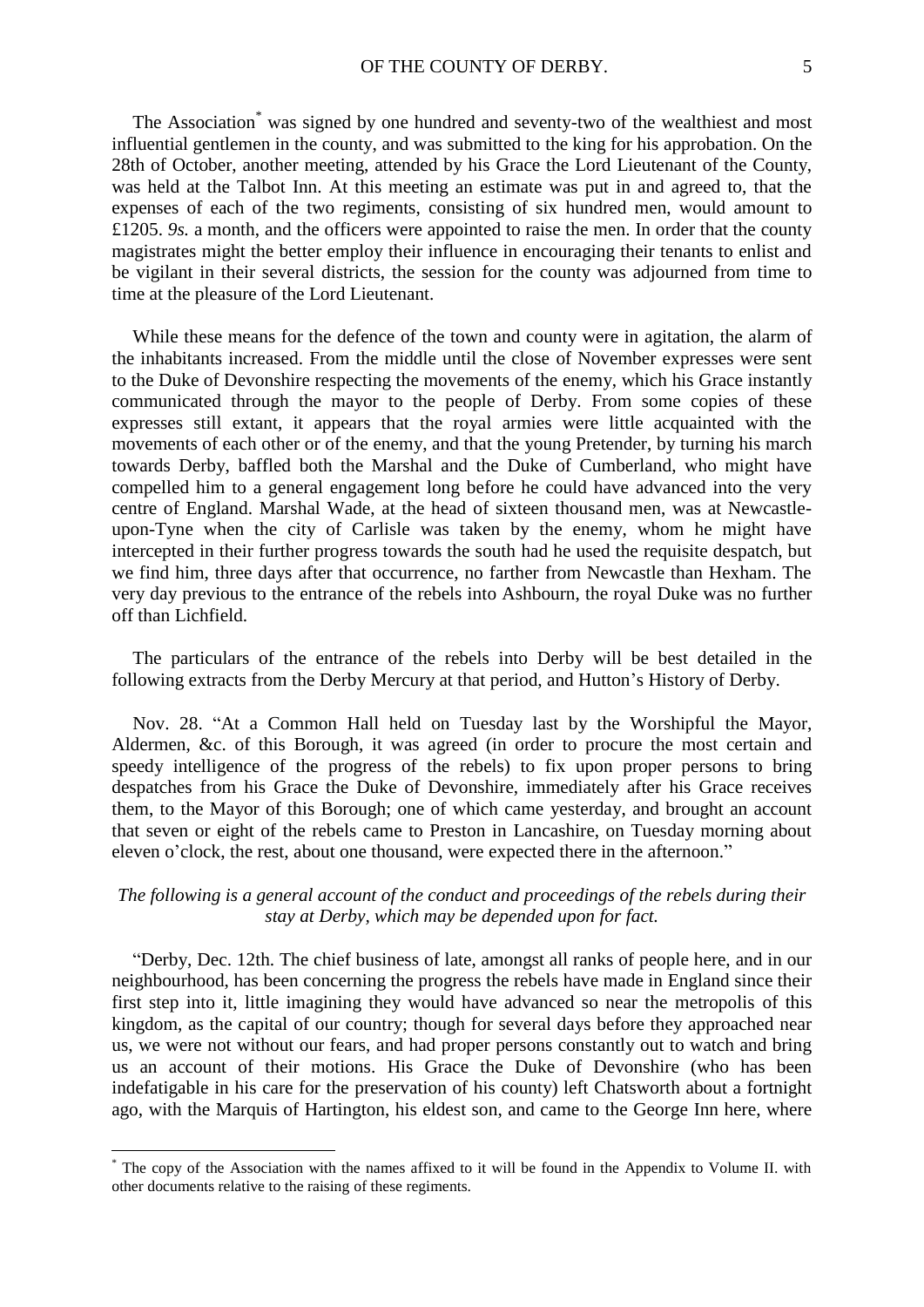they continued some days, waiting the event, and to concert the most proper measures for the safety of the public at a time of so much danger. We had also in town near six hundred men lately raised by a subscription of the gentlemen of this town and county, besides above one hundred and twenty raised by his Grace, and kept at his own expense; these were reviewed by his Grace, &c, on Tuesday, the 3rd instant; and went through their exercise to the great satisfaction of all present; his Grace also reviewed two or three other companies then in the field; and we were then all in high spirits, by some tidings just received that the Duke of Cumberland's army was near the rebels, and 'twas expected a battle would ensue the next day. Hut alas! how soon were we thrown into the utmost confusion, on hearing about an hour after, of the approach of the vanguard of the rebels towards Ashbourn: the hurry was also much increased by the number of soldiers and their immediate orders to march out of town, and nothing but distraction was to be read in every countenance. The best part of the effects and valuables had been sent away or secreted some days before, and most of the principal gentlemen and tradesmen with their wives and children were retiring as fast as possible. About four or five o'clock the same evening all the soldiers were drawn up in the Marketplace, and stood under arms a considerable time, when they were ordered again to their quarters to refresh themselves: and about seven the same evening Captain Lowe of Hazzlewood, marched into the town, at the head of a company of brave men. About ten the drums beat to arms, and being again drawn up, they all marched off by torch-light towards Nottingham, headed by his Grace the Duke of Devonshire, &c. The next morning (Wednesday) about eleven o'clock two of the rebels' vanguard rode into the town, and at their entrance gave a specimen of what we w ere to expect from such villains, by seizing a very good horse belonging to young Mr. Stamford; after which they rode up to the George, and there enquiring for the magistrates demanded billets for 9000 men or more. In a short time after the vanguard rode into the town, consisting of about thirty men, clothed in blue, faced with red, most of 'em had a scarlet waistcoat with gold lace, and being likely men made a good appearance. They were drawn up in the market-place, and sat on horseback two or three hours: at the same time the bells were rung, and several bonfires made, to prevent any resentment from 'em, that might ensue on our showing a dislike of their coming among us. About three' in the afternoon Lord Elcho with the life guards and many of their chiefs, also arrived on horseback, to the number of about one hundred and fifty, most of 'em cloathed as above; these made a fine show, being the flower of their army. Soon after their main body also marched into town in tolerable order, six or eight abreast, with about eight standards, most of them white flags and a red cross. They had several bagpipers, who play'd as they marched along; and appeared in general to answer the description we have long had of them; viz't. most of their main body a parcel of shabby, lousy, pittiful looking fellows, mixed up with old men and boys; dressed in dirty plaids, and as dirty shirts, without breeches, and wore their stockings made of plaid, not much above half way up their legs, and some without shoes or next to none, and numbers of them so fatigued with their long march, that they really commanded our pity more than our fear. Whilst the market-place was filled with them, they ordered their pretended Prince before he arrived, to be publicly proclaimed, which was accordingly done by the common cryer: they then insisted upon the magistrates appearing in their gowns, but being told they had sent them out of the town, were content to have that ceremony excused. Their Prince (as they called him) did not arrive till the dusk of the evening; he walked on foot, being attended by a great body of his men, who conducted him to his lodgings(the Lord Exeter's) where he had guards placed all round his house. Every house allmost by this time was pretty well filled (tho' they kept driving in till ten or eleven at night) and we tho't we should have never seen the last of them. The Duke of Athol had his lodgings at Thomas Gisborne's, esq.; the Duke of Perth at Mr. Rivett's; Lord Elcho at Mr. Storer's; Lord George Murray at Mr. Heathcote's; Lord Pitsligo at Mr. Meynell's; Old Gordon of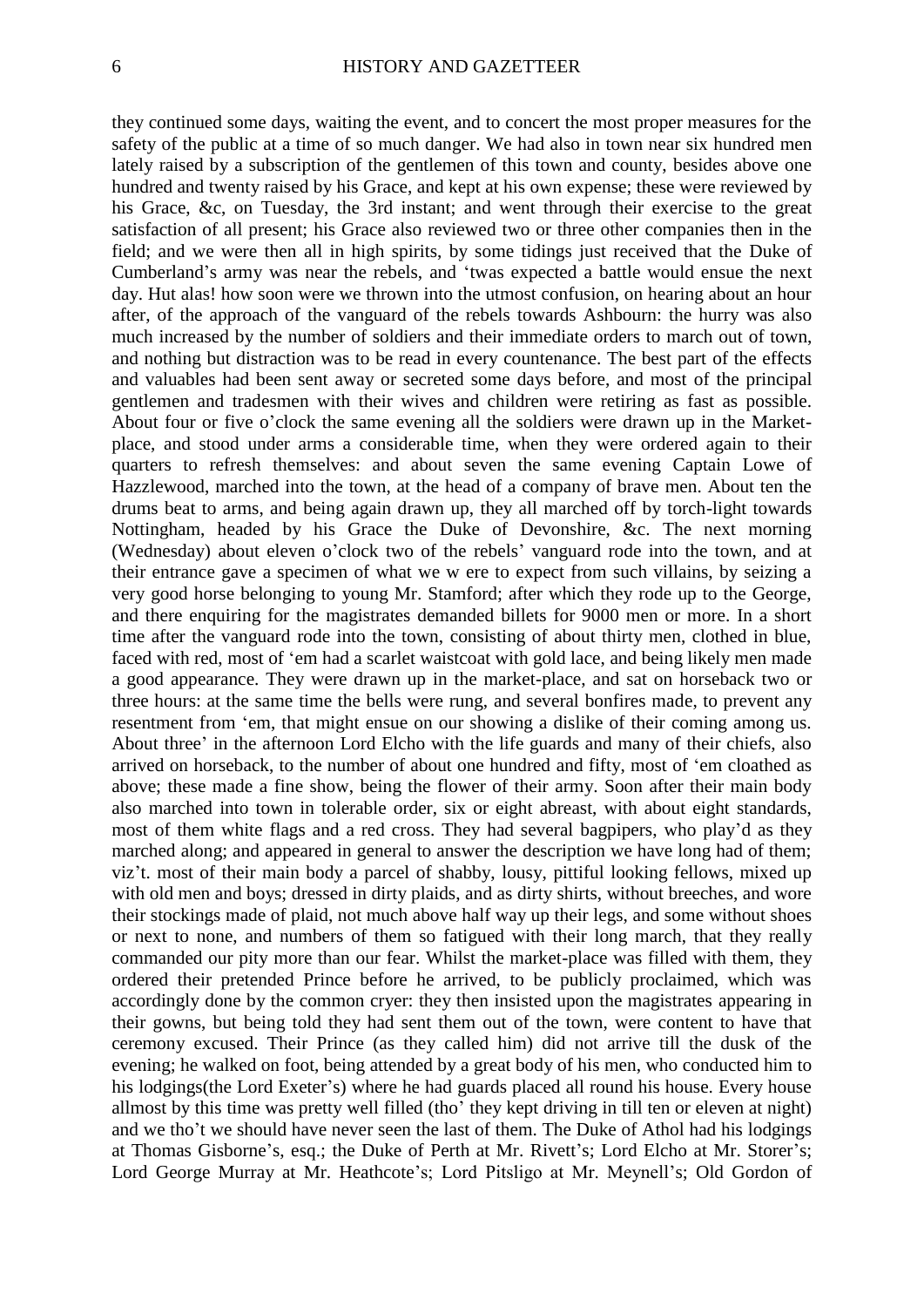Glenbucket at Mr. Alderman Smith's; Lord Nairn at Mr. John Bingham's; Lady Ogilvie, Mrs. Murray and some other persons of distinction at Mr. Francey's: and their other chiefs and great officers were lodged at the best gentlemen's houses. Many common ordinary houses, both public and private, had forty or fifty men each, and some gentlemen near one hundred. At their coming in they were generally treated with bread, cheese, beer and ale, whilst all hands were aloft getting their suppers ready; after supper, being weary with their long march, they went to rest, many of them upon straw and others in beds. Being refreshed with a night's rest they were very alert the next day, running about from one shop to another, to buy or rather steal, tradesmen's goods, viz't. gloves, buckles, powder flasks, buttons, handkerchiefs, shoes, &c, and the town being filled with them, looked like some fair in the Highlands: nothing was more common for them if they liked a person's shoes better than their own, to demand them oil their feet, and not to give them any thing, or however what they pleas'd for 'em. The longer they stayed the more insolent and outrageous they grew, demanding every thing by threats, drawn swords, and pistols clapp'd to the breast of many persons, not only by common men, but their officers; so that several persons were obliged to abscond to preserve their lives. They appointed prayers to be read about six this evening at the great church, which was accordingly performed by one of their priests. They order'd the cryer to make public proclamation about the town for all persons that paid any excise to pay what was due by five o'clock the same evening, on pain of military execution; by which means they collected a considerable sum of money. They also demanded what money the gentlemen had lately subscribed and paid, towards raising men in this town and county, which many gentlemen were obliged to pay. They also made a demand of £100. upon the post-office, and afterwards insisted upon £50. which not being comply'd with, they took the post chaise along with them. They broke open closets, chests, boxes, &c at several gentlemen's houses, took away all the guns, pistols, swords, and all other arms they could find, in every house: pilfered and stole linen, stockings, shoes, and almost any thing they laid their hands on. In short, they committed almost all manner of outrages, which, were they to be particularized, would more than fill our paper. We esteem'd them very civil fellows who did not threaten us, but went away quietly without paying their quarters: and those that did pay it was so small 'twas scarce worth th' accepting. They beat up for volunteers, offering five shillings advance and five guineas when they came to London, but met with very little success; only two or three loose fellows enter'd, who serv'd their master but a short time, two being taken the next day, viz't. one Cooke, a journeyman blacksmith, who we hear is in Nottingham jail: the other is one Sparks of this town, who was taken plundering at Squire Meynell's, at Bradley, and brought here last Saturday night: and being examined before our Justices, was the same night committed to jail; when they were taking him thither, the populace shew'd so just an abhorrence of his actions, that it was thought they would have ty'd him up, before they could have got him into custody. The other is Hewitt, a butcher, who, we hear is still with them. These and such fellows, it is thought, were our greatest enemies, by informing the rebels of many particulars concerning the gentlemen in this town and neighbourhood. Early on Friday morning their drums beat to arms, and their bagpipers play'd about the town; no one then knowing their route, but most people imagined they would march to Loughborough for London, their advanced guard having secured the pass at Swarkstone bridge. However we were soon undeceived by their precipitate retreat the same road they came, marching off" about seven o'clock in the morning. The reason for their return back was not known, but thought to proceed from their fear of being surprised by the Duke of Cumberland's army: their chiefs seeming much confused, and all in a great hurry: many of their men left their horses, swords, pistols, targets, shot, powder, bullets and other odd things behind them where they quartered: a plain proof of their confusion. Their pretended Prince, mounted upon a black horse (said to be the brave Colonel Gardiner's) left his lodgings about nine o clock, and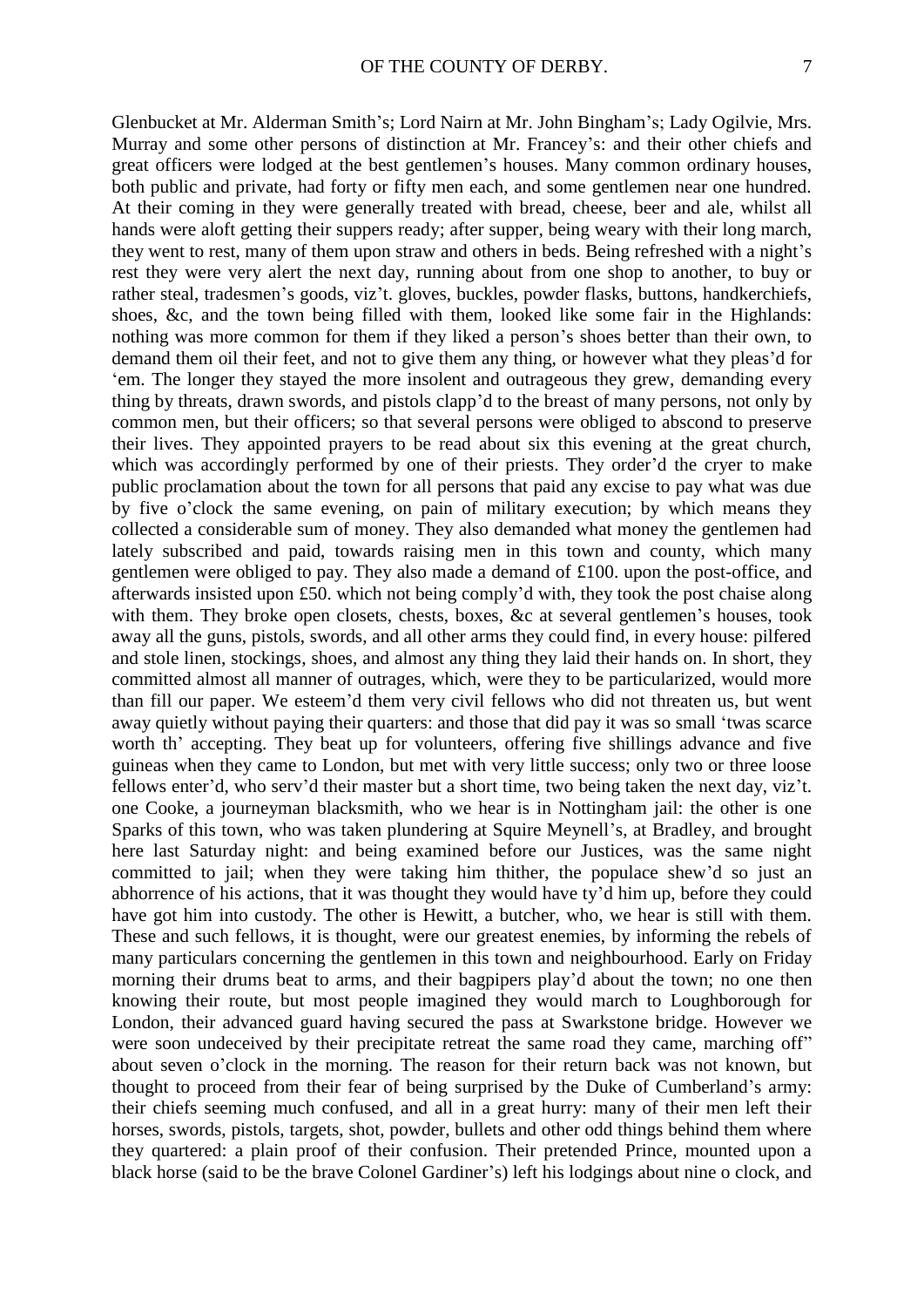riding across the market-place went through the Rotten-row, then turned down Sadler-gate towards Ashbourn, preceded and followed by the main body of his army. We were rid of them all (except a few stragglers) by eleven o'clock. Their hussars were a parcel of fierce and desperate ruffians, and were the last body that quitted the town. They rode out to the neighbouring villages, plundering most of the gentlemen's houses for arms and horses, of which they got a great number. The honest farmers hereabouts are all great sufferers, many of 'em having scarce a horse left, and others forced to go with their artillery. We had little or no market last Friday; nor no divine service at any of the churches last Sunday. But as we are now pretty well settled again, hope we shall soon overcome our late misfortunes, and see all things roll again in their proper channel."<sup>\*</sup>

"On their arrival at Derby, the rebel chiefs held a council of war; but the only resolution they appeared to have formed, was that of levying money on the inhabitants. Having obtained a list of those persons who had subscribed for the support of the lawful government, they obliged them to pay an equal sum towards the support of the Pretender. They demanded the produce of the land-tax, excise, and post-office; the latter was refused them; but from the two former, added to the contribution, they actually procured a sum little short of £3000. Articles of dress were every where applied for, for they were very much wanted, as many of the misguided men were but half covered: some they procured with money, but when that was wanting, they did not hesitate to take them without payment. The conduct of the inhabitants towards their unwelcome visitors, was humble and obliging, and every care was taken to prevent insult and depredation: but all efforts to attain this end were ineffectual. On the second day, they seized on all kinds of property, and behaved in so outrageous a manner, that many of the more respectable inhabitants thought it prudent to conceal themselves. During their stay they beat up for volunteers, at live shillings advance, and five guineas, which was to be paid on their arrival in London: but they were joined by only three idle and unprincipled fellows; Cook, a travelling journeyman blacksmith; Edward Hewit, a butcher; and James Sparks, a stocking-maker: men of degraded lives and sullied characters.

"On the evening of the second day, instead of marching forwards, as was expected, another council of war was privately held at the head quarters. Their situation by this time appeared critical; and many of the chiefs assumed a bold and commanding tone so warm at last did their debates grow, that they were overheard by Alderman Eaton, who constantly attended the Duke of Perth, and was waiting for him near the Prince s lodging. It was urged by the chiefs, that—'they had followed their Prince with alacrity; that their love for his cause, was equal to the hazard they ran. That the French had not fulfilled their engagements in sending the necessary supplies, nor in making a diversion in the West to draw the military attention. That the English promises were still more delusive; for they had been given to understand, as soon as the Prince's standard should be erected in England, the majority would run with eagerness to join it; instead of which, they had raised only one slender regiment in their long march, which barely supplied their travelling losses. That the English were extremely loyal to the house of Stuart, when warmed by a good fire and good liquor; but the warmth of their fire, their liquor, and loyalty, evaporated together. That they were then in the centre of an enemy's country, with a handful of men: to retreat was dangerous; but to proceed must be certain destruction.' †

<u>.</u>

Derby Mercury.

<sup>†</sup> Hutton's Derby.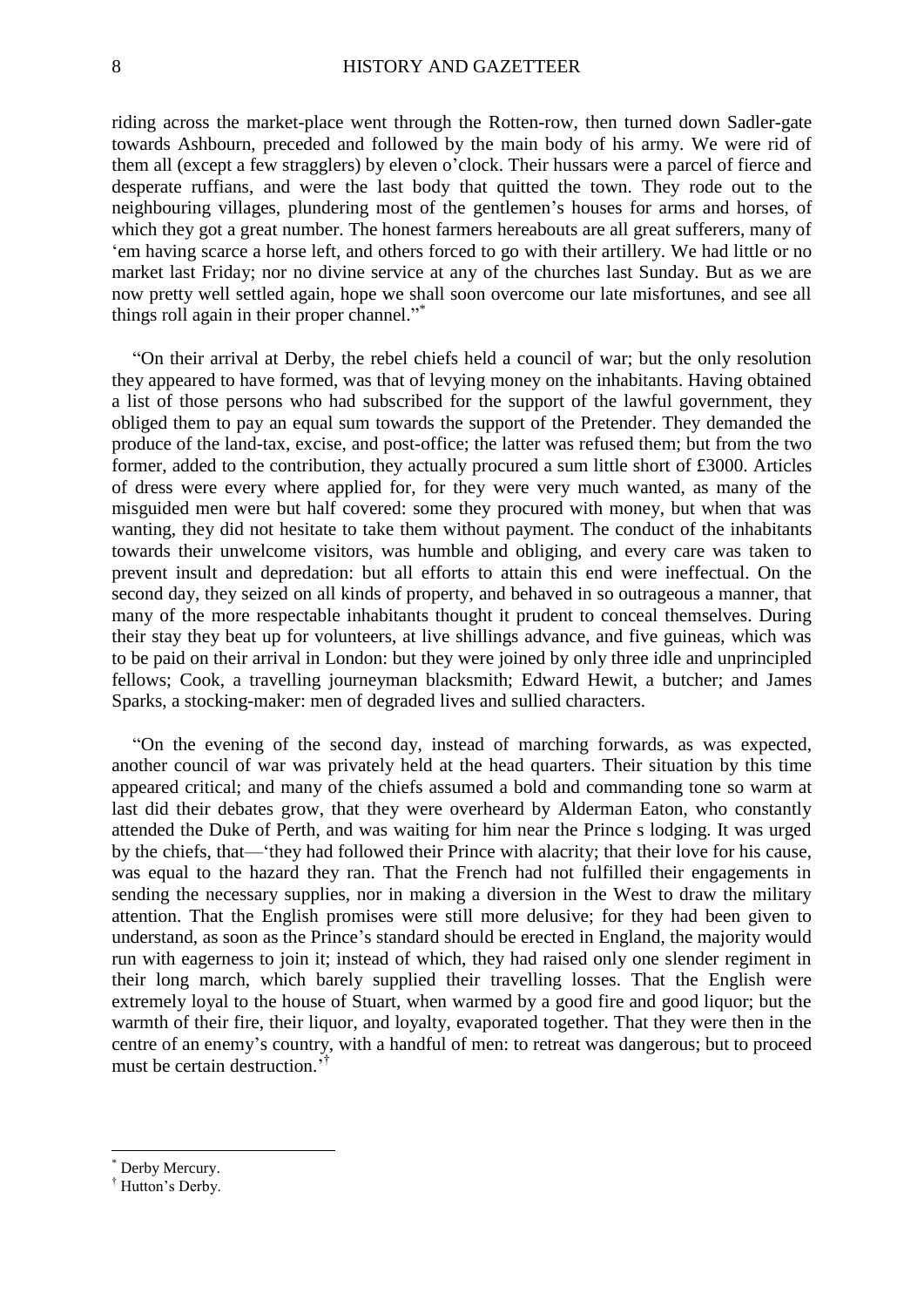This progress of prince Charles from the borders of Scotland to the very centre of England, at the head of little more than seven thousand men; and in the face of regular troops commanded by distinguished generals is a curious fact, nor is his retreat from Derby to the northern kingdom less worthy of our attention. That his friends were numerous in many parts of England there can be no doubt, and had he been accompanied by sufficient force to warrant any just expectation of his ultimate success, his partisans would have shown themselves, and thousands would have flocked to his standard. The period for this invasion was well selected, as we have before observed. The British cabinet was devoid of men of talent or public principle, and, since the resignation of Sir Robert Walpole, one administration had rapidly followed another in the possession or distribution of the lucrative offices of the state, while the affairs of the nation were marked by defeat abroad and by distress and discontent at home. The people were, however, reluctant to add to their other miseries the evils of civil war, and many even of the warmest Jacobites, whose fathers had seen the. days of Charles II. were unwilling to expose the nation to the tyranny of an unconditional restoration. Nor was public discontent, though excited by taxes heavier than any previously known, sufficient to conceal the dangers of a violent revolution. Certain important constitutional principles had been acknowledged in the settlement of the crown on the Brunswick family. The liberties acquired by that settlement had certainly not yet been enjoyed, but the people gladly flattered themselves that those liberties were only suspended until their foundation should be rendered secure.

On his arrival at Derby, the young Pretender and his Scottish friends had more reason to congratulate themselves on their unassailed intrepidity than on their ultimate prospect of success. He had passed through a district which even at the present day abounds in papists, and which was not then, as it is now, the seat of wealthy manufacturers, enterprising commerce, and well-informed artisans. Liverpool and Manchester did not then rival the metropolis in activity, intelligence and numbers. Still he was not strengthened, though he was not opposed, where he undoubtedly expected to be joined by multitudes. That Marshal Wade was not already upon his rear, and that the Duke of Cumberland, who was no farther off than Coventry, should have left him to deliberate whether he ought to advance from Derby towards London, or retreat by the road he had advanced, are circumstances not favourable either to the generalship of these two commanders, or to the decision and intelligence of the cabinet. His situation at Derby had manifestly become desperate, but his own personal resolution was little abated, and could he have persuaded the Scottish chiefs around him, that a victory over the royal Duke would have been certain of inducing his English adherents to rise in his favour, he would not have hesitated to make the attempt. Perhaps a general who had proceeded so far, and who had so great a stake at issue, ought to have risked an engagement; but mistrust and dissension had arisen among the Highland chieftains, whose followers, as well as themselves, were impatient of the subordination necessary to the success of a distant expedition.

But what chiefly persuaded the young Prince that to retreat would not appear an abandonment of his purpose was the intelligence that his friends in Scotland had raised forces consisting of ten or twelve thousand men, under Lord John Drummond, who would maintain him in the possession of that kingdom, while the expedition which the French were preparing at Dunkirk and Calais would be ready for the invasion of the southern coasts of England early in the spring. This news had influence with the council held at Exeter-house, Derby; though still Lord Nairn and the Prince himself insisted upon proceeding towards London, or risking an immediate battle. These bold propositions were overruled, and the retreat began on the 6th of December, early in the morning. Some movements were actually made for the march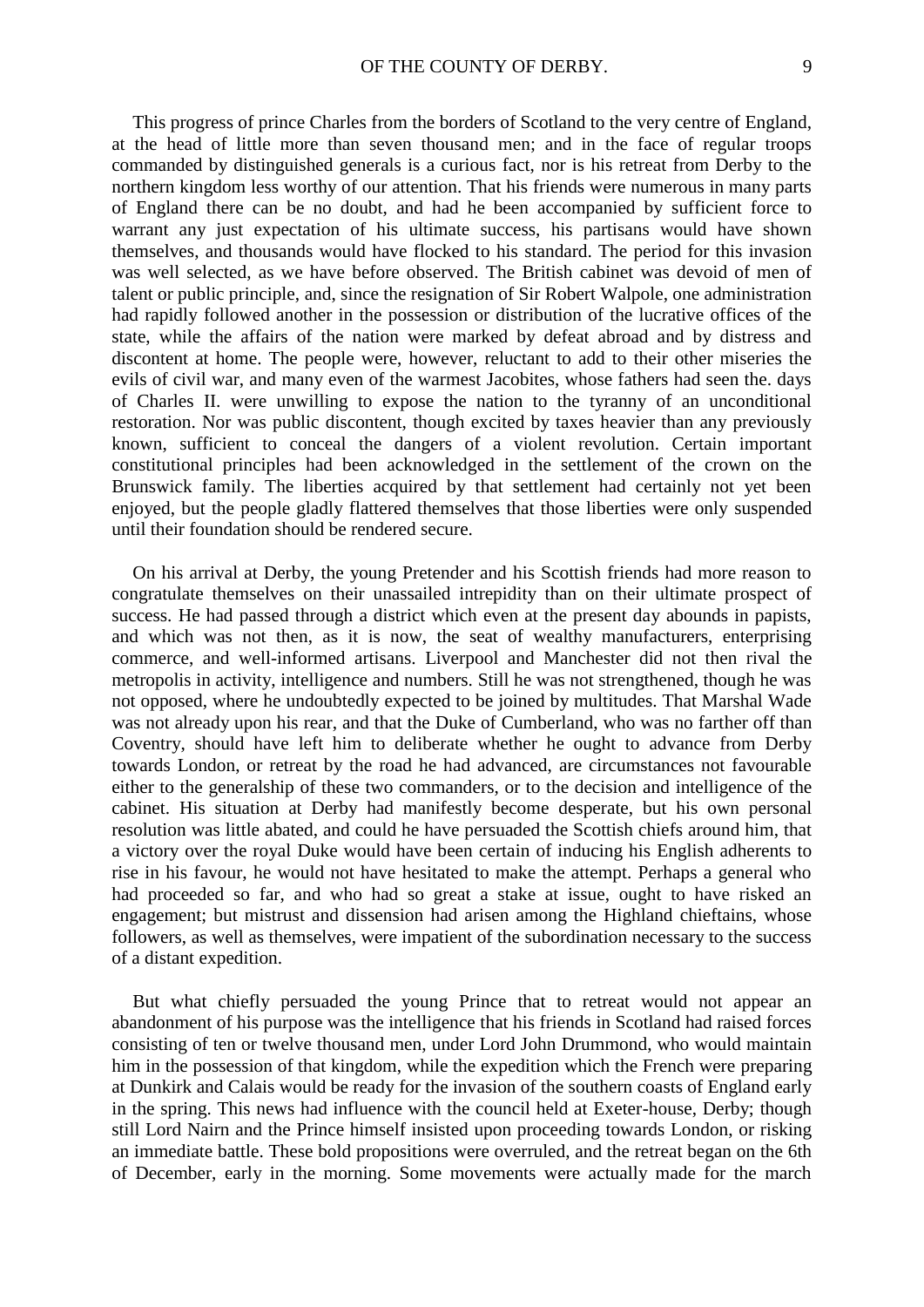towards London: a part of the advanced guard, accompanied by some foragers, advanced southward. At Swarkstone bridge, their commanding officer enquired what towns or villages lay in that direction, and being informed of the situation of Melbourn, he said that two thousand troops would take up their quarters there that evening. This being communicated to the inhabitants of Melbourn, they immediately began to provide victuals for their expected visitors, but were not sorry that they did not keep their appointment.

It is surprising that a retreat in the midst of winter, and in the vicinity of two considerable armies, should have been successful. The Duke of Cumberland, who was encamped at Meriden common, between Coventry and Birmingham, despatched his cavalry in pursuit of the rebels, while Marshal Wade, who had arrived on his tardy march through Yorkshire as far as Wakefield, when he heard that the enemy had reached Wigan on their return to Scotland, sent General Oglethorpe with the light horse and dragoons, to join the cavalry from Meriden, while he marched back to his winter quarters at Newcastle. These troops of horse speedily overtook the rear of the rebels, and several skirmishes ensued, but the pursuit was continually repressed, and the retreating army continued to gain ground upon their adversaries, without sustaining any considerable loss, or being obliged to relinquish a single piece of their small train of artillery. In vain were the bridges broken down, and the militia called out to intercept their march. The retreat continued to be conducted with a compactness and vigilance that completely foiled every assault. At the village of Clifton, near Penrith, on the border of Cumberland, their rear-guard, consisting of the Macpherson clan, under the command of Lord John Murray, was fiercely attacked by two regiments of cavalry, who, dismounting their horses, lay concealed along the hedges that skirted the road. The broad swords of the Highlanders prevailed, and, after a sharp conflict, the dragoons fled. The young Pretender pushed on his forces to Carlisle, which he entered on the 19th of December, having in thirteen days of mid-winter effected so signal and so unaccountable a retreat of more than a hundred and eighty miles, that some historians have supposed that it was connived at by the government.

Having re-enforced the garrison of Carlisle and left in that city such of his English adherents as were unwilling to cross the borders into Scotland, the young prince led his Scottish followers into their native land. Two days after his leaving Carlisle, that city was invested by the Duke of Cumberland, at the head of his whole army. The garrison held out for five days, and then offered to surrender upon terms. The Duke of Richmond held a conference with them, but whatever terms were agreed upon, it is certain that the garrison, to the number of four hundred men, were imprisoned in various English jails.

The Duke of Cumberland returned to London, while the young Pretender advanced to Glasgow, which he laid under severe contribution, and being considerably re-enforced he took several towns, and seemed to have acquired a preponderating influence throughout the greater part of Scotland. In these circumstances he attempted the siege of Stirling castle, and gained a complete victory over the English general Hawley, who, at the head cf a very considerable force of cavalry and infantry, attempted the relief of that place. This battle was fought near Falkirk, and the English tents and artillery fell into the hands of the enemy. It was now time for the British government, the administration of which had been completely changed during the winter, to act with more decision. Fourteen battalions of infantry, two regiments of dragoons and twelve hundred loyal Highlanders from Argyleshire, were placed under the Duke of Cumberland, who, on the last day of January, 1746, proceeded to Edinburgh, and marching against the enemy, compelled the Pretender to retreat with precipitation across the Forth. Still the rebels, as they retired towards the Highlands, gained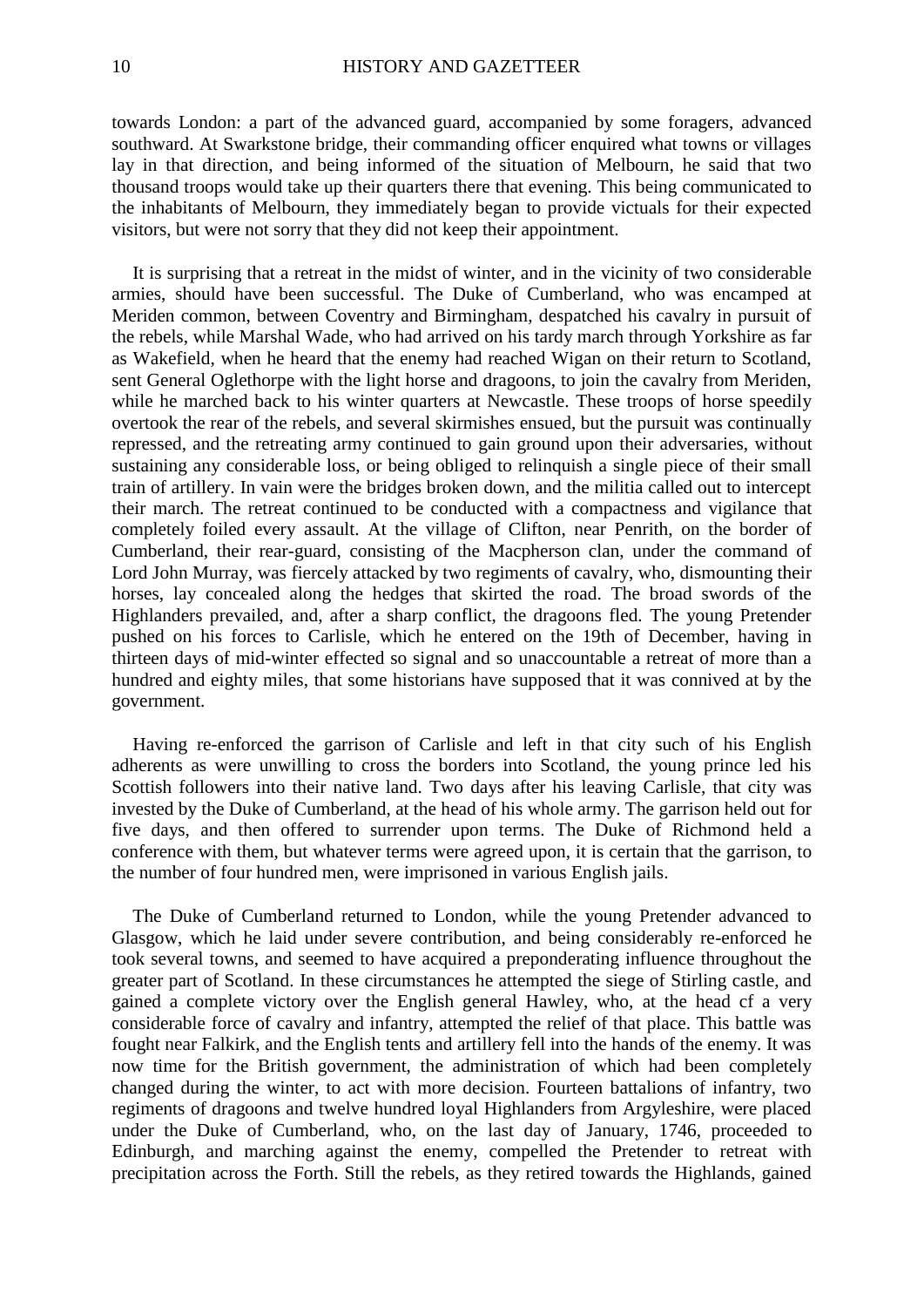strength: they took Inverness, which their prince made his head quarters; became masters of fort Augustus, and at Keith defeated a detachment of horse which had been despatched from the main army to annoy them. Prince Charles then resolved to attack the royal Duke, who had advanced to Aberdeen, but he found that the Highland chieftains could not be brought to unite in so important a step, and they still believed that re-enforcements from France would soon enable them to take the field with better hope of success.

Affairs remained in this state until the month of April, when the young Pretender, encouraged by some partial successes, formed a design of surprising the Duke of Cumberland's army at Aberdeen, and advanced from Inverness to Culloden. The Duke had encamped at Nairn, nine miles from Culloden. The rebel force, impatient of delay, without taking time to recruit their strength, moved on by night, with the intention of surrounding and attacking the royal army before day-break. Unable from fatigue and the obstacles of a mountainous road to make the progress they expected, Charles was compelled by the chieftains to return to Culloden, and many of the undisciplined Highlanders dispersed themselves around the spot in search of provisions, while others, completely exhausted, sank to sleep upon the ground. The sun had scarcely appeared above the horizon, when intelligence was brought that the royal forces might be seen from the hills slowly approaching, with a large train of artillery. The stragglers were instantly called in, and the clans, formed in thirteen divisions, stood ready to receive the attack of their foes. It was one o'clock in the afternoon before the Duke of Cumberland drew up his line of battle, and opened a destructive fire of artillery upon the enemy. The conflict was severe but of short duration. The Highlanders charged with their usual impetuosity, and threw the left wing of the royal army into disorder, but were themselves charged by the dragoons and put to flight. "In less than thirty minutes," says an historian,<sup>\*</sup> "they were totally defeated, and the field covered with the slain. The road as far as Inverness was strewed with dead bodies; and a great number of people, who, from motives of curiosity, had come to see the battle, were sacrificed to the undistinguished vengeance of the victors."

The young Pretender having witnessed the destruction of his hopes rode from the field, attended by the Duke of Perth, Lord Elcho, and a few horsemen. To have taken refuge in the dwellings of any of his principal adherents would have been certain destruction both to them and himself; he therefore put on a mean disguise, and sought safety among the rocks and caverns of the coast. He sometimes obtained temporary protection among the Western Islands, and frequently traversed the mountains and moors as a peasant, uncertain of food or of a place of repose, and was fearful even of speaking, lest his foreign accent should betray him. In this distress he was obliged to confide his secret to more than fifty persons in the various conditions of life, all of whom well knew that a price of thirty thousand pounds was set upon his head. At length, on the 20th of September, a privateer, hired at St. Malo for the purpose, ran into Lochnanach, near the place where the young adventurer had landed thirteen months before. In this the Prince, with the two Camerons of Lochiel, and a few other adherents embarked, and passing unobserved through a British squadron, arrived safely at Roseau near Morlaix, in Britanny.

This rebellion, which, by the folly and weakness of the government, had been permitted to disturb the minds and the affairs of men for so long a period, was followed by that vindictive spirit which actuates those who have neither prudence in danger nor magnanimity in success. The battle of Culloden led the way to a series of sanguinary barbarities, while numbers

1

<sup>\*</sup> Smollett's Continuation, George II, chap. 2.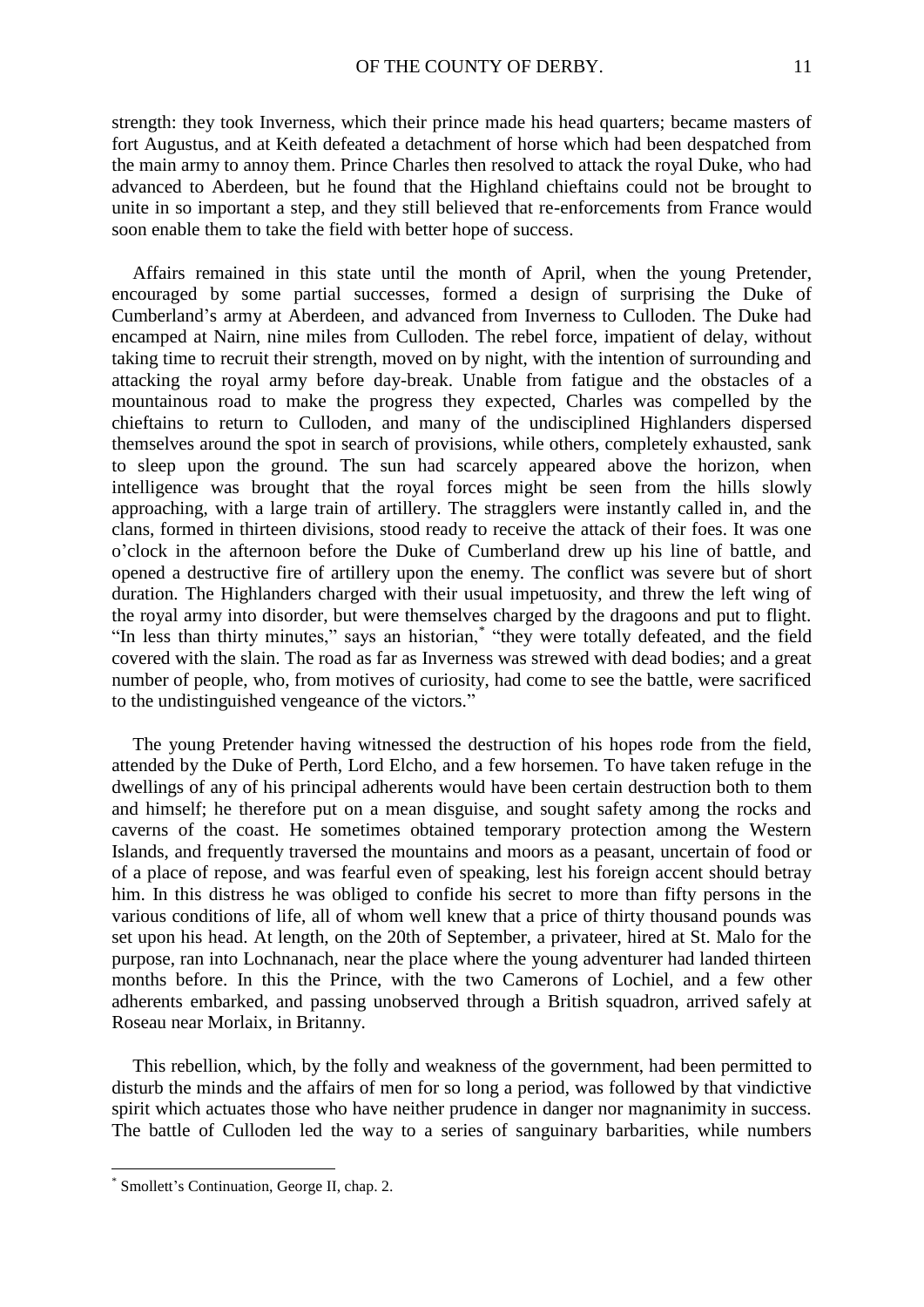suffered under the forms of justice by the halter and the axe. This was the more lamented, because, it was plain that, by moderate exertion, the enterprize of the young adventurer might have been suppressed at the very moment of his landing; nor would his audacity have been encouraged to attempt such an invasion, had the people been ruled according to the principles established at the Revolution. Many causes originating in the mistaken policy of the government had rendered the people discontented. The expensive wars maintained by taxes of the most odious character irritated men's minds, but still there was no disposition to seek refuge in the arbitrary principles and obstinate bigotry of the Stuart family, much less to add to their grievances the calamities of civil war. The people generally looked to their representatives in parliament for relief, and had these representatives acted with firmness and honesty, the favourers of the Pretender would have been totally without a pretence by which they might flatter him with the slightest hope of success. It had long been felt throughout the country that placemen and pensioners, who were for the most part merely tools of the court, enjoying seats in the House of Commons, destroyed the independence of parliament; and at Derby, in August, 1740, during the summer assizes, an address was presented under the auspices of the high sheriff and grand jury to the county members. It was thus expressed:

"To the Right Honourable the Lord Charles Cavendish and Sir Nathaniel Curzon, bart. Representatives of the County of Derby in Parliament,

"We, the High Sheriff, Grand Jury, Gentlemen, Clergy and Freeholders of the County of Derby, take this opportunity of expressing our concern that all endeavours for obtaining a Bill for reducing and limiting the number of placemen in the House of Commons, have hitherto proved fruitless; We, therefore, recommend to you, *and insist upon it,* that you use your utmost endeavours in the ensuing session of parliament, to promote a Bill for that purpose, which we think absolutely necessary for the securing the independency of Parliament, and preserving our liberties and ancient constitution."

We have given this remarkable address in this place to show that the want of confidence in parliament paved the way for the Pretender's otherwise unwarrantable expectations. A few years after the presentation of this unavailing address, the young heir of the Stuart name and expectations landed in Scotland and marched without impediment to Derby.

*The following is an exact account of the rebels as they were quartered in the several parishes.*

| Parish.         | First Night. | Second Night. |
|-----------------|--------------|---------------|
| All Saints'     | 2979         | 3027          |
| St. Werburgh's. | 1590         | 1641          |
| St. Peter's     | 1091         | 1001          |
| St Michael's    | 724          | 724           |
| St. Alkmund's.  | 714          | 755           |
|                 | 7098         | 7148          |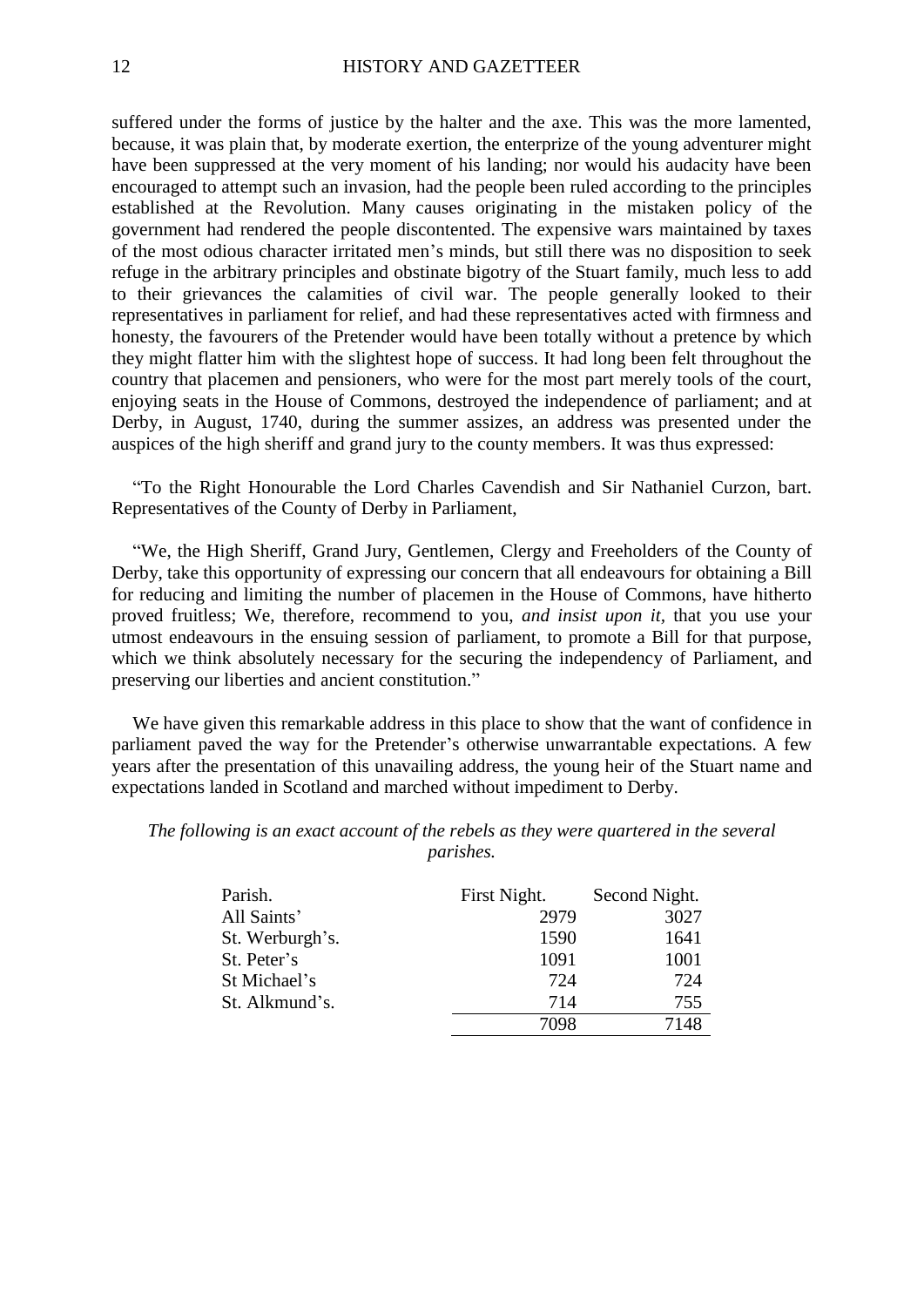

*"*The fate of a gentleman, son to Mr. Birch of Manchester, is particularly deserving of

notice. Arriving at Derby in the evening of the second day from the Duke of Cumberland, he was stopped by the guard attending the artillery on Nuns' Green, which consisted of thirteen pieces) and being suspected as a spy, was closely confined in the house of Lord Exeter<sup>\*</sup>. The next morning, before it was light, when the main body was leaving the town, he leaped from a window, six yards high, into the garden. Attempting to pass a spiked part of the wall at the end of it, he fell into the river Derwent, but swam to some steps in an adjoining garden. Thinking himself not safe in this situation, he took off his clothes, and left them with a gold watch and some money, which soon fell into the hands of the rebels. He then plunged again into the river, and followed its course, four miles, to Alvaston: in his way thither frequently swimming across it. When he came to the village, he took refuge in a farm house, where, after the surprise of the family had subsided, he met with the utmost care and attention. After having procured some clothes at another house, he escaped to Nottingham, and the day following passed through Derby on his way to his friends in Manchester."

1746, June 2nd. We find the following Address *To the King's Most Excellent Majesty.*

1

*Exeter House.*—The author has thought it right to give a sketch of Exeter House, the mansion house which communicates with the Full-street, from its connexion with the history of this county, in the year 1745. At that time it belonged to the Earl of Exeter, and Prince Charles Edward, commonly designated "the Young Pretender," took up his abode there, and held his council of war in a fine old oak-wainscoted room (now used as a drawing-room) before he determined to abandon his project. This house was subsequently occupied by an ancestor of the late celebrated William Strutt, esq. and by other families, and is now the residence of William Eaton Mousley, esq. to whom it belongs.